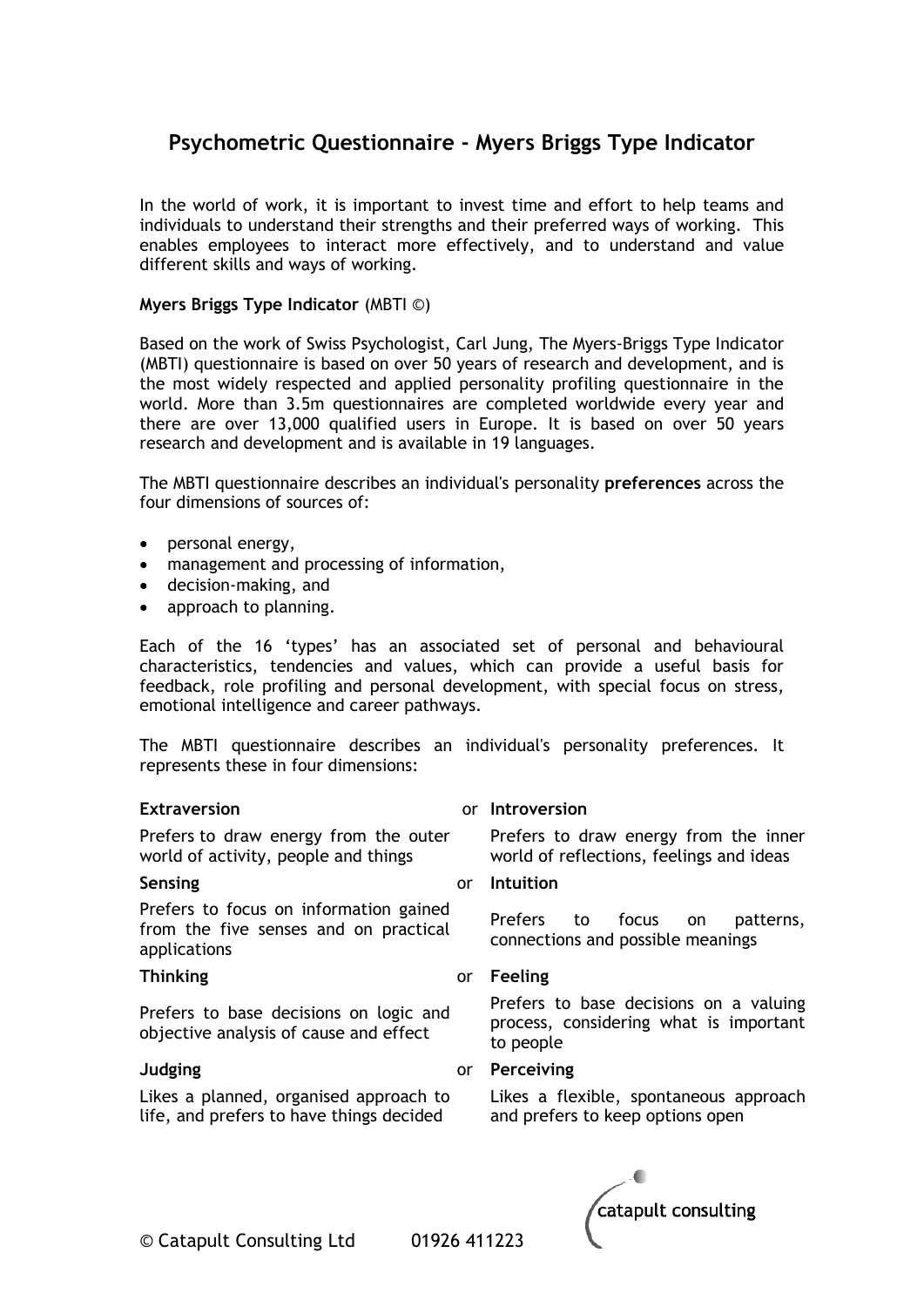#### **What is a preference?**

Preferences can be illustrated using this simple exercise: Fold your arms as you would naturally fold them, and notice which arm is on top. How does that feel to you? Then fold your arms the other way around, so that the other arm is on top. How does that feel now?

| Folding arms the 'normal' way                                                    | Folding arms the opposite way                                                                              |
|----------------------------------------------------------------------------------|------------------------------------------------------------------------------------------------------------|
| Easy, Comfortable, Casual<br>Didn't have to think about it<br>Felt quite natural | Felt odd, unnatural, even horrible!<br>Arms didn't seem to hold together<br>Awkward, had to think about it |

We can fold our arms either way around, and some people prefer to fold their arms one way, while some fold theirs the other way. However, one way feels more natural. This is how we define 'preferences'.

We have 'preferred' and 'non-preferred' aspects of our personality. We use all of the aspects, but some feel more natural, more comfortable to us. These are our natural characteristics.

#### **What happens now?**

You will have been provided with a copy of the MBTI questionnaire for you to complete. Don't worry – you do not need to study or prepare for this. All the questions are multiple choice, therefore you select the answer most appropriate to you. It is impossible to get any questions wrong as this is not a test, simply a questionnaire to analyse your preferences.

Once the assessment has been completed, Claire Sutherland (an OPP accredited MBTI Assessor) will prepare your feedback report. The feedback process is a completely confidential discussion between you and Claire.

Your MBTI profile is used only to understand your preferred way of working, and to help you to understand the benefits of working alongside people with different preferences. It may also be used to help you focus on specific areas for your own personal development. However, it is never used to determine suitability for promotion.

The questionnaire is short and quick to complete. We only ever use approved MBTI Assessors to administer the assessment and to give personal 1:1 feedback to candidates.

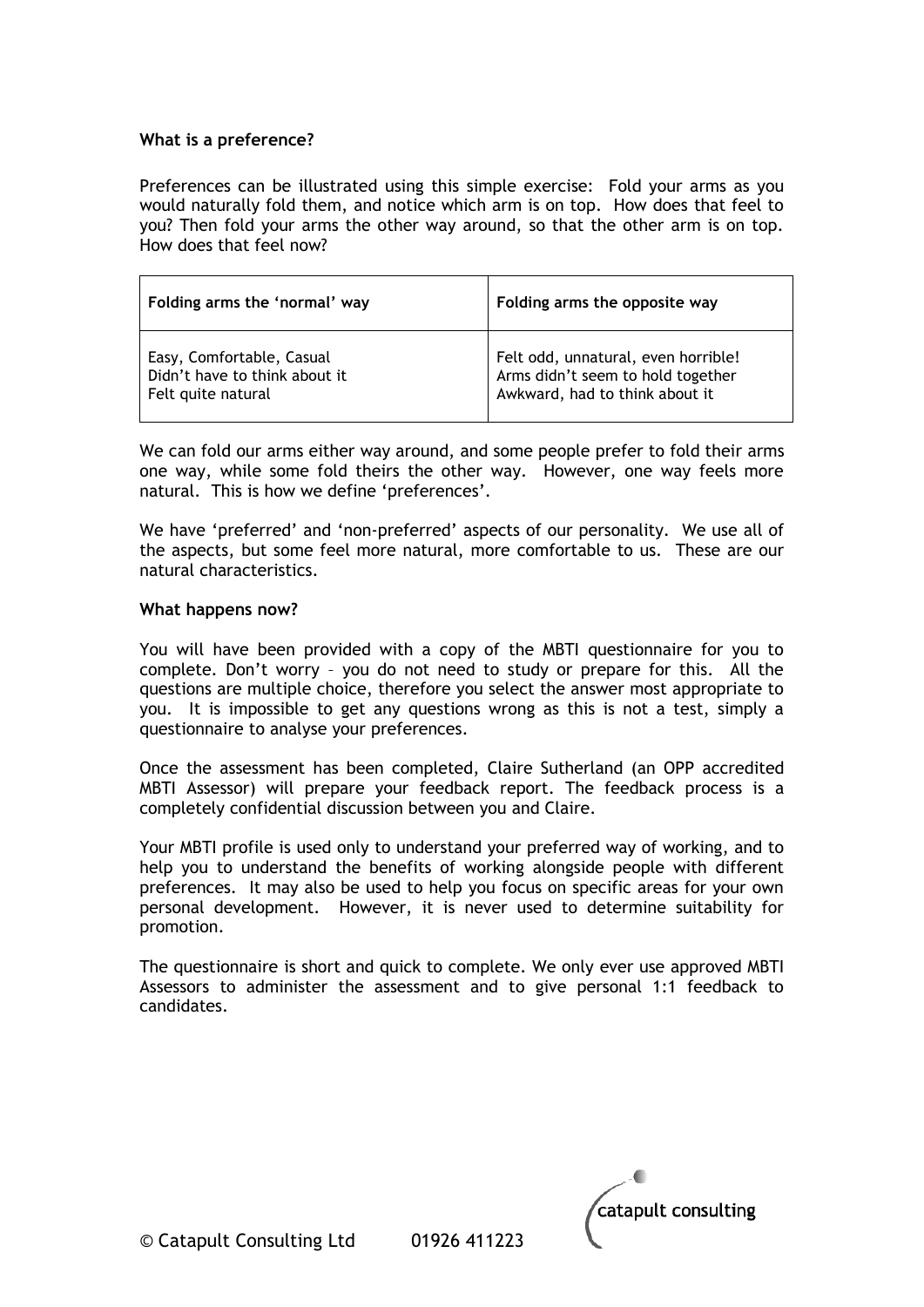Benefits to you:

- Enhanced interpersonal skills
- Increased emotional intelligence
- Greater self awareness
- More flexibility of personal styles
- Greater understanding of differences
- Career development insights

Benefits to the organisation:

- Develop effective and balanced teams
- Build leadership potential
- Manage organisational change
- Improve communication skills
- Reduce conflict
- Resolve problems

#### **Frequently Asked Questions:**

- Q: Will you be looking for specific answers?
- A: No all types have an equally valid approach, and there is no one approach which is better than others. Please answer the questions as truthfully as you can – there are no hidden agendas here…. Promise!
- Q: Who will see my scores?
- A: Only the assessor will see your scores as she is providing your feedback. Your Manager will not be shown your scores by anybody else except you.
- Q: Why do I have to do the feedback interview?
- A: Feedback is given a short while after the online assessment, and is necessary to check that the scores are correct. As part of the feedback process, you may be asked a series of questions to check that the assessment score is a fair reflection of your natural preferences. Then you will review different possible types, and together you will agree your best fit. Then you will be sent a full feedback report detailing additional information about your 'type'.
- Q: How long does the process take?
- A: The questionnaire takes about 15 minutes to complete, and the telephone feedback session takes about 40 minutes, where appropriate.
- Q: In what context should I answer the questions: home or work?
- A: It is normal that your answer to some questions may differ depending on the context. How we prefer to act at work is often slightly different to how we are outside of work. The survey has been designed to understand your professional preferences, so if there is a difference, we recommend you answer as though you were at work.

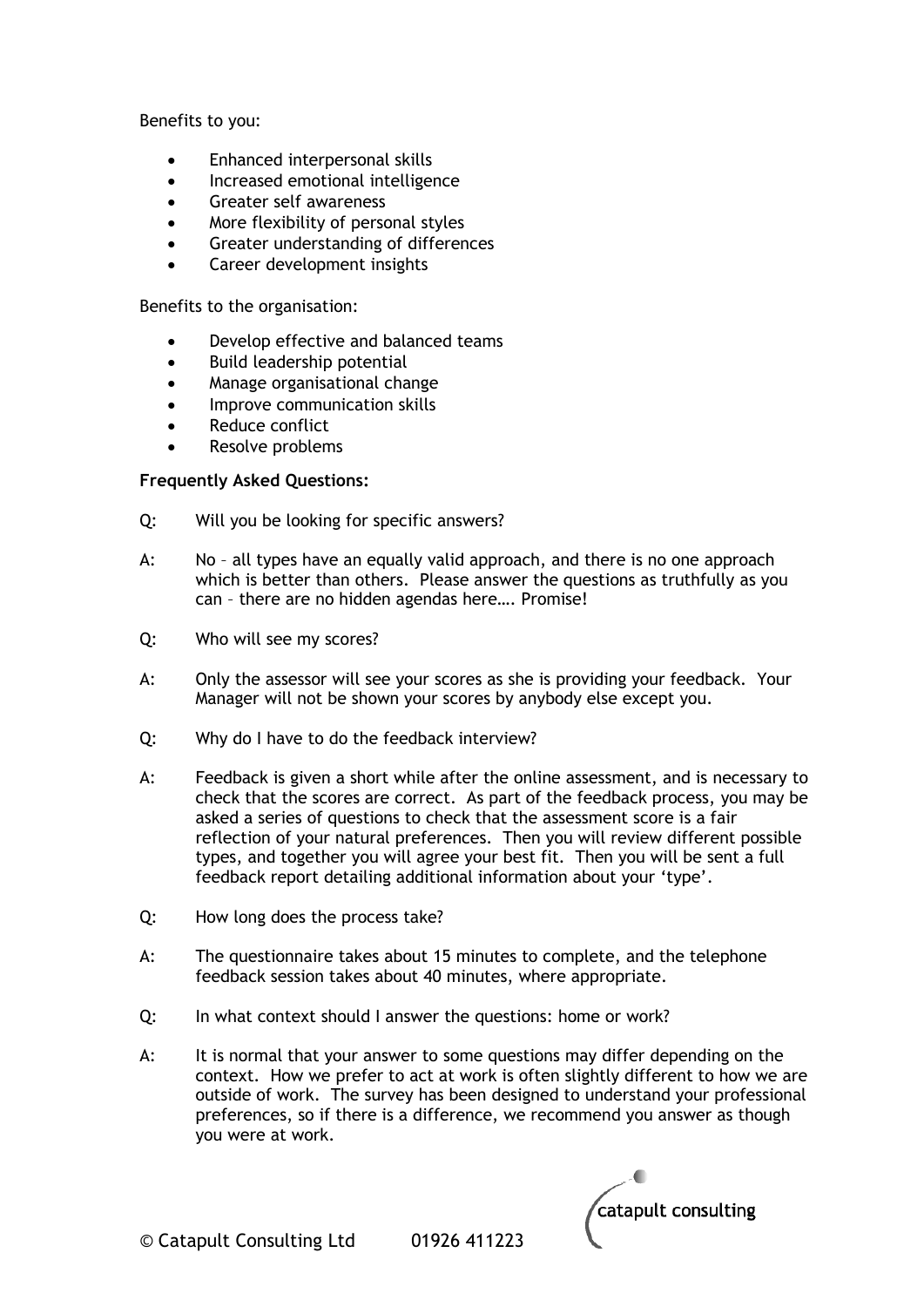- Q: What if I can't decide on an answer?
- A: Go with your gut feel as to which answer is more applicable to you. Each of the question areas is cross referenced throughout the assessment in order to make sure that the results are consistent. If both answers seem to apply equally, select the one that best represents your response in the work context. Try not to leave any questions out.
- Q: Won't my scores change over time?
- A: Some people find that their results may change very slightly over a period of several years. However, it is less common for a 'type' to change completely.
- Q: What if I disagree with my reported 'type'?
- A: Research has shown that 72% of the assessment population agree with all four letters of their reported type. If your reported type and your best fit are not the same, there may be a number of reasons for this. The mood you were in, or the context and situation you were in when you completed the assessment (such as a job interview) may impact to some degree on the way you completed the questionnaire. Similarly, cultural pressures (such as the organisation your work for, your family and upbringing or the wider culture of your community) may have some influence on the way you completed the assessment. This is why the telephone feedback process is so important, because it's about agreeing your best fit.
- Q: Isn't psychometric profiling all about putting people into simplistic categories?
- A: MBTI is used to help you understand how you prefer to work and help you appreciate different ways of working. Your MBTI type is not a badge that you have to wear; it is only used to help you achieve greater self awareness. The consultants at Catapult Consulting Ltd do not try to put people into 'boxes'!
- Q: Where can I find out more information about Myers Briggs?
- A: Look on their website: [www.opp.eu.com](http://www.opp.eu.com/) for more information about the assessment and about the different types. Your feedback report will include a list of further reading for your information.

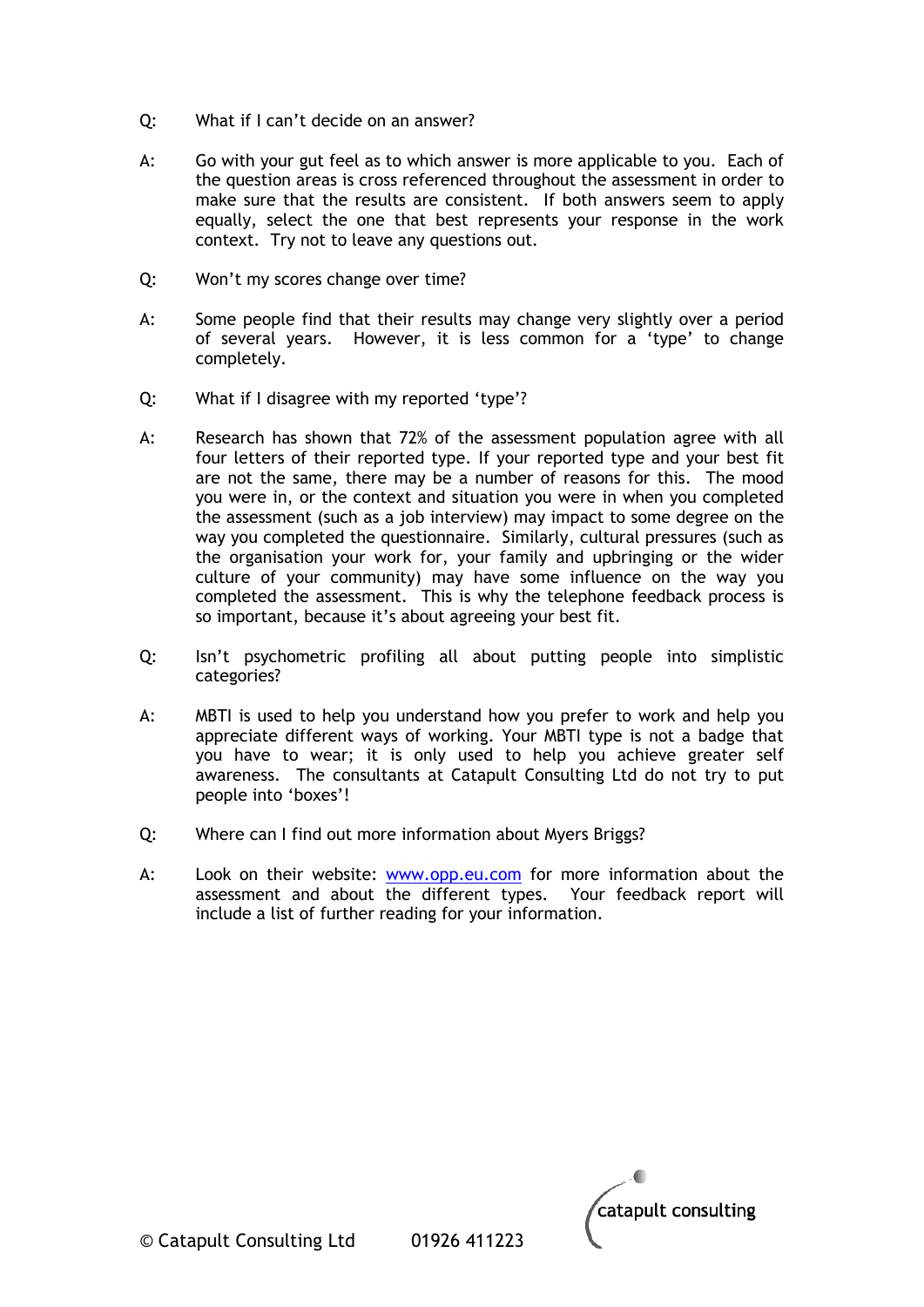### **MBTI Step II**

**MBTI Step II** is an extended version of the [Myers-Briggs Type Indicator](http://en.wikipedia.org/wiki/Myers-Briggs_Type_Indicator) which provides additional depth and clarification within each of the four original MBTI preference dichotomies.

[Isabel Briggs Myers](http://en.wikipedia.org/wiki/Isabel_Briggs_Myers) had noted that people of any given type shared differences as well as similarities, and developed a more in depth method to offer clues about how each person expresses and experiences their type pattern, which is called **MBTI Step II**. This resulted in the identification of five subscales (with corresponding pairs of facets each) for each of the four MBTI scales.

| <b>Extroversion</b>   | Introversion       |
|-----------------------|--------------------|
| Initiating            | Receiving          |
| Expressive            | Contained          |
| Gregarious            | Intimate           |
| Active                | Reflective         |
| Enthusiastic          | Quiet              |
| Sensing               | Intuitive          |
| Concrete              | Abstract           |
| Realistic             | Imaginative        |
| Practical             | Conceptual         |
| Experiential          | <b>Theoretical</b> |
| <b>Traditional</b>    | Original           |
| <b>Thinking</b>       | <b>Feeling</b>     |
| Logical               | Empathetic         |
| Reasonable            | Compassionate      |
| Questioning           | Accommodating      |
| Critical              | Accepting          |
| Tough                 | Tender             |
| <b>Judging</b>        | Perceiving         |
| Systematic            | Casual             |
| Planful               | Open-ended         |
| <b>Early Starting</b> | Prompted           |
| Scheduled             | Spontaneous        |
| Methodical            | Emergent           |

These break down the uniqueness of individuals into greater detail, by bringing to light the subtle nuances of personality type; thus avoiding the reduction of all of personality to just the 16 types.